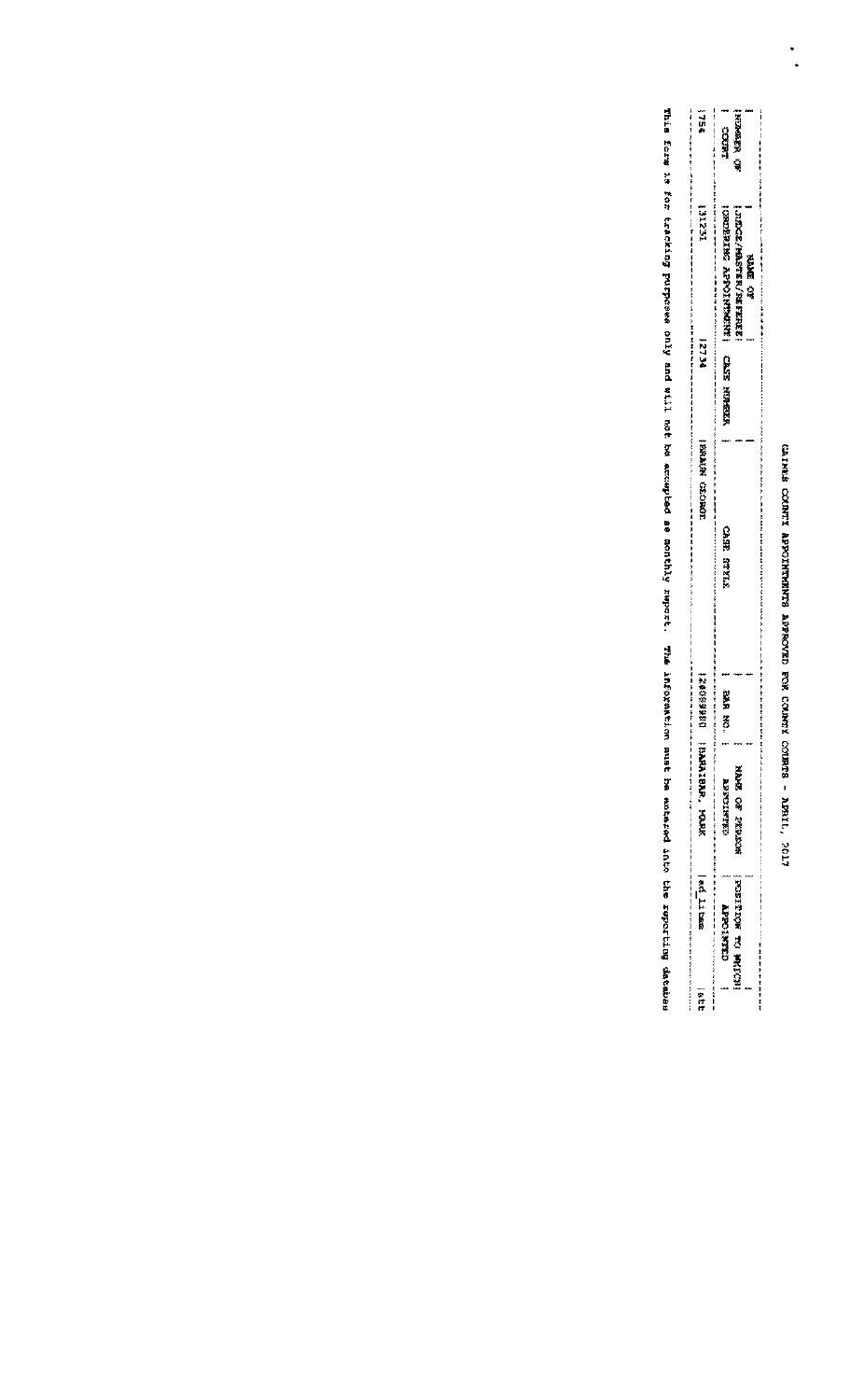$\ddot{\cdot}$ 

| 一种种          |                         |                              |        |                                                                                                                                     |
|--------------|-------------------------|------------------------------|--------|-------------------------------------------------------------------------------------------------------------------------------------|
|              | <b>CKRACTE</b>          |                              |        | 5.0%,这些老老的事件,我们一样,我的话,我就是我的,我们我的,我们我们的,我们我的,我们我们的。" "我说,我们我的,我们我的,我就是我的,我就是我的,我就是我的,我就是我的,我就是我的,我就是我 医第一次的 医阿尔比氏试验检梅毒 医单位性单位 医单位性单位 |
|              | <b>CROBATAL APPROVE</b> |                              |        |                                                                                                                                     |
|              |                         | <b>ROOM</b>                  | 西方的 心地 |                                                                                                                                     |
| 一部祭          |                         |                              |        |                                                                                                                                     |
|              |                         |                              |        |                                                                                                                                     |
|              | 心神論經 医单位同型              |                              |        |                                                                                                                                     |
| ī.           |                         |                              |        |                                                                                                                                     |
|              |                         |                              |        |                                                                                                                                     |
|              |                         |                              |        |                                                                                                                                     |
|              |                         |                              |        |                                                                                                                                     |
|              | CARE STILE              |                              |        |                                                                                                                                     |
|              |                         |                              |        |                                                                                                                                     |
|              |                         |                              |        |                                                                                                                                     |
|              |                         |                              |        |                                                                                                                                     |
| <b>FEIRE</b> | 認知 ろ                    |                              |        |                                                                                                                                     |
| Į            |                         |                              |        |                                                                                                                                     |
|              | ì<br>4Ì                 | <b>REACTES</b>               |        |                                                                                                                                     |
|              | <b>THE CHAIRS</b>       |                              |        |                                                                                                                                     |
|              |                         | ○等 双端再次】全                    |        |                                                                                                                                     |
|              |                         |                              |        |                                                                                                                                     |
| ē            |                         |                              |        |                                                                                                                                     |
|              | <b>MANINGER</b>         |                              |        |                                                                                                                                     |
|              |                         |                              |        |                                                                                                                                     |
| Į            |                         |                              |        |                                                                                                                                     |
|              | 51                      | POSTATOR MU WORKCHI MUPOHNAR |        |                                                                                                                                     |
|              |                         |                              |        |                                                                                                                                     |

This form is folaring parposes only and will not be accepted in the infort. The information must the into reporting datenting databling datenting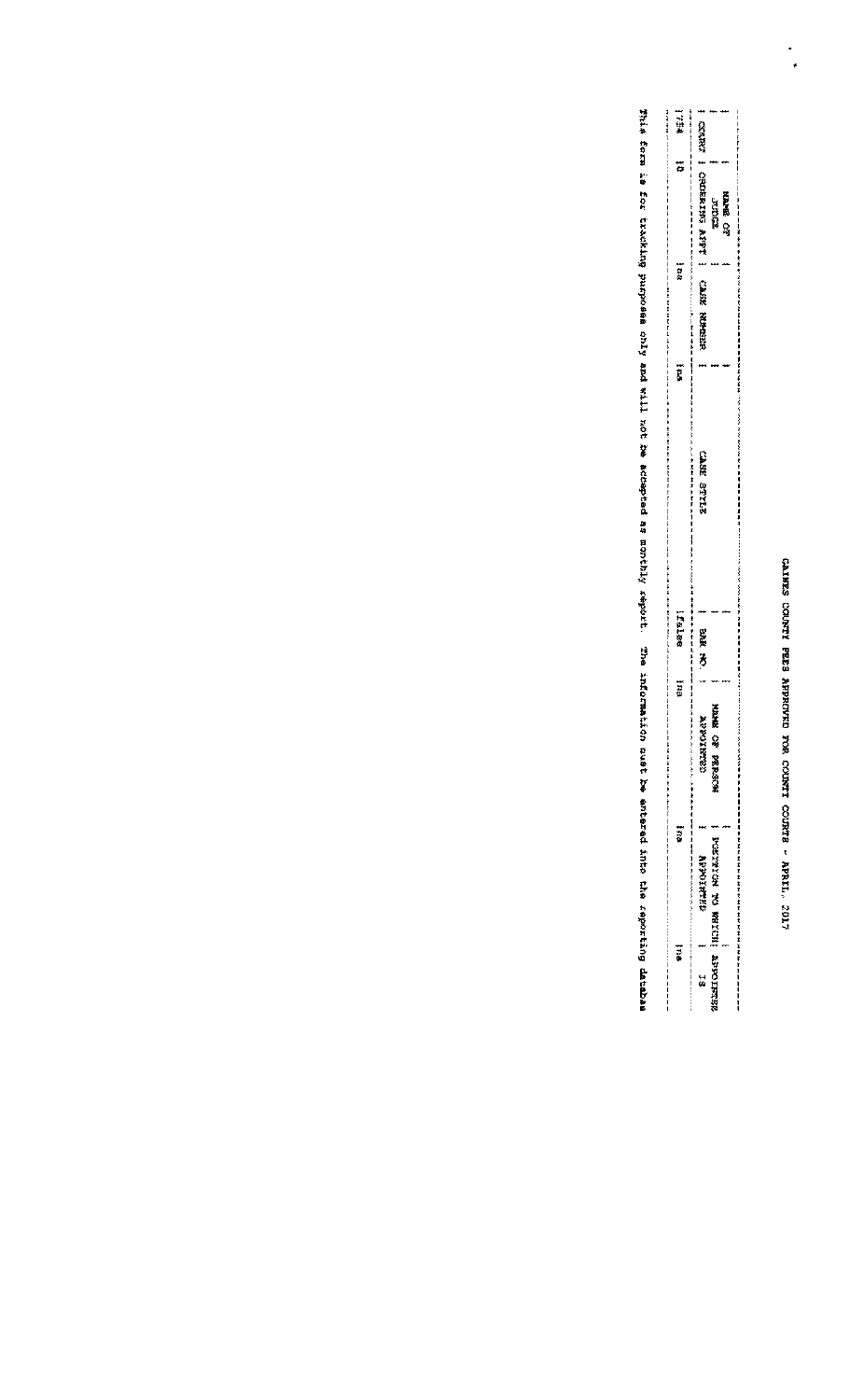

Welcon

UserID: 52083

Home Add New Record Import XML Reports Data Management Logout

## **FEE RECORDS**

 $\bullet$  $\bullet$ 

| Court | Select<br>i.w∽                             | Only my records |     | <b>Date</b> | Apr $ \mathbf{v} $ 2017 $ \mathbf{v} $                                                       |
|-------|--------------------------------------------|-----------------|-----|-------------|----------------------------------------------------------------------------------------------|
|       | Sort By Last Updated $\blacktriangleright$ |                 | OR. | Date Range  | Feb $\boxed{\bullet}$ 2017 $\boxed{\bullet}$ To May $\boxed{\bullet}$ 2017 $\boxed{\bullet}$ |
|       |                                            |                 |     |             |                                                                                              |

Search | Clear

### <sup>76</sup> Add New Record

|  | Fee<br>ID | Court                                                                                 | Judge  | Report<br>Period | Case<br><b>Number</b> | Appointee<br><b>Name</b> | <b>Appointee</b><br>Position | No.<br><b>Activity</b> | <b>Activity</b><br>Туре | Fee<br><b>Amount</b> | <b>Billed</b><br><b>Expenses</b> | Pre        |
|--|-----------|---------------------------------------------------------------------------------------|--------|------------------|-----------------------|--------------------------|------------------------------|------------------------|-------------------------|----------------------|----------------------------------|------------|
|  |           | <b>County</b><br>$\mathbb{R}$ = $\mathbb{R}$ $\times$ 478661 $\frac{1}{\text{Court}}$ | سمحا   | Apr 2017         |                       |                          | ----                         |                        | Fees                    | 0,00                 |                                  | $0.001$ TE |
|  |           | $\left \omega\right $ X 478658 County                                                 | Keyes, | Apr 2017         | 2734                  | Baraibar, M              | Ad Litem                     |                        | Appointment             | 0.001                | $0.00$ TB                        |            |
|  |           | 12 4 X 478656 County<br>Court                                                         | Keyes  | Apr 2017         | 2734                  | <b>BARAIBAR</b><br>imark | Ad Litem                     |                        | Appointment             | 0.00                 |                                  | $0.00$ TB  |
|  |           | County<br>$\mathcal{C}$ = $\times$ 478657 $\overline{\text{Court}}$                   | سمعا   | Apr 2017         |                       |                          | lae ae ae.                   |                        | Fees                    | 0,00                 |                                  | $0.00$ TE  |



Office of Court Administration . Tom C. Clark Building . 205 W. 14th Street, Suite 600 . Austin, Texas 78701 . Telephone: (512) 463-1625 Accessibility Policy . Privacy & Security Policy . Goen Records Policy . State Web Site Link & Privacy Policy . Email Texas Courts Online (TCD)<br>Texas Online . Trail - Statewide Search . Texas Homeland Security . Where the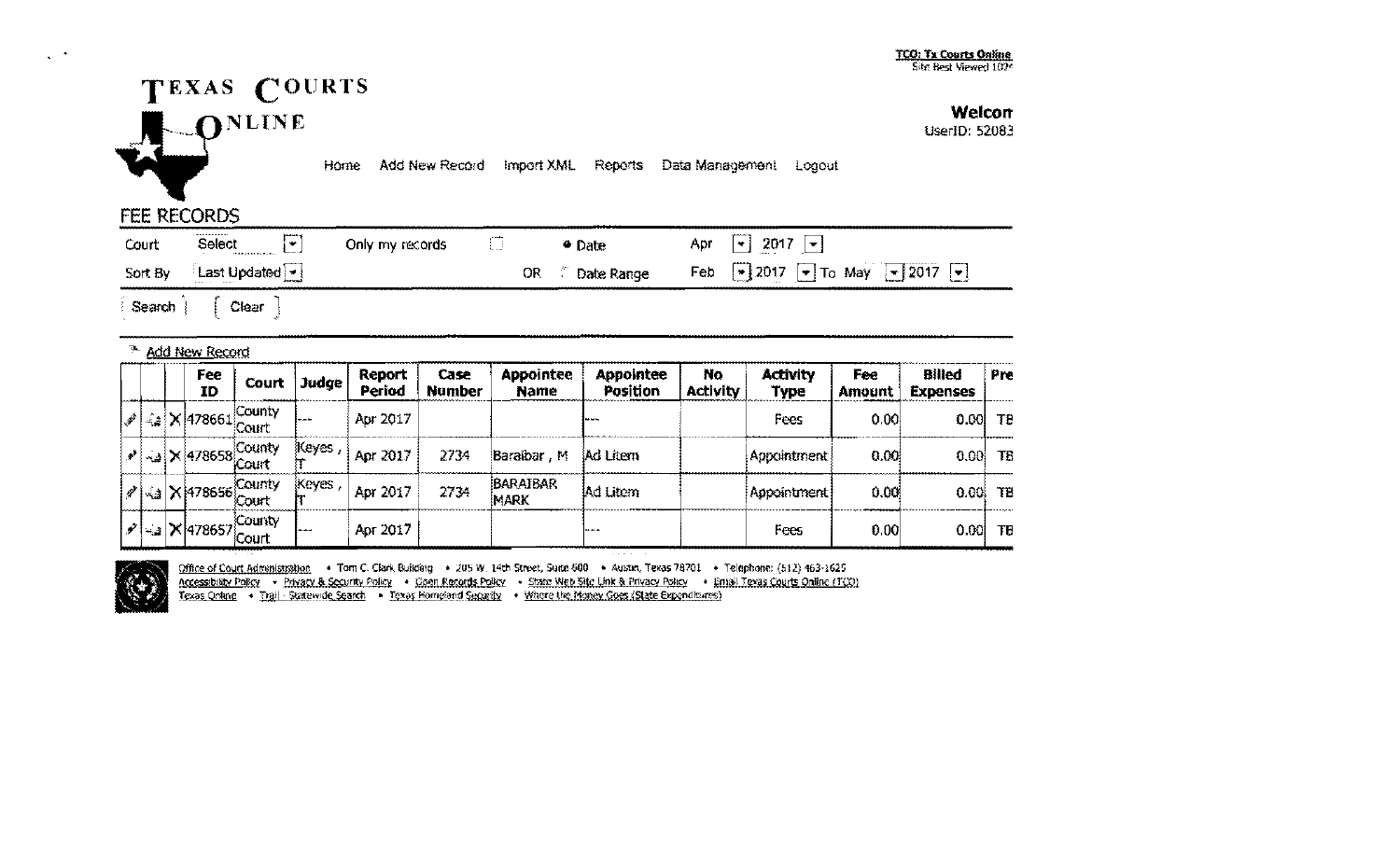# TEXAS COURTS



Horne Add New Record Import XML Reports Data Manageme

 $\star$  $\ddot{\mathbf{r}}$ 

| <b>Current Status:NEW RECORD</b>     |                              |                                  |
|--------------------------------------|------------------------------|----------------------------------|
| Save   <b>  Cancel</b>               |                              |                                  |
| Reporting period                     |                              |                                  |
| ₹/ Month                             | Apr                          | $\blacktriangledown$             |
| va Year                              | 2017                         | $\color{blue}\blacktriangledown$ |
| <b>Reportable Activity</b>           |                              |                                  |
| te Type of Activity                  | Fees                         | $\left[\frac{1}{2}\right]$       |
| If No Activity                       | Ø                            |                                  |
| ₩ Court                              | Аļ                           | كا                               |
| W Judge                              | Select Report period & Court |                                  |
| <b>OR</b><br><b>Y</b> Visiting Judge | Select                       | فمتمنا بنم                       |
| Case Details                         |                              |                                  |
| <b>YJ Case Number</b>                | disabled                     |                                  |
| v/ Case Style                        | disabled                     |                                  |
|                                      |                              |                                  |
|                                      |                              |                                  |
|                                      |                              |                                  |
|                                      |                              |                                  |
|                                      |                              |                                  |
| Appointee details                    |                              |                                  |
| <b>V</b> Texas Attorney              |                              |                                  |

 $\vert$  w